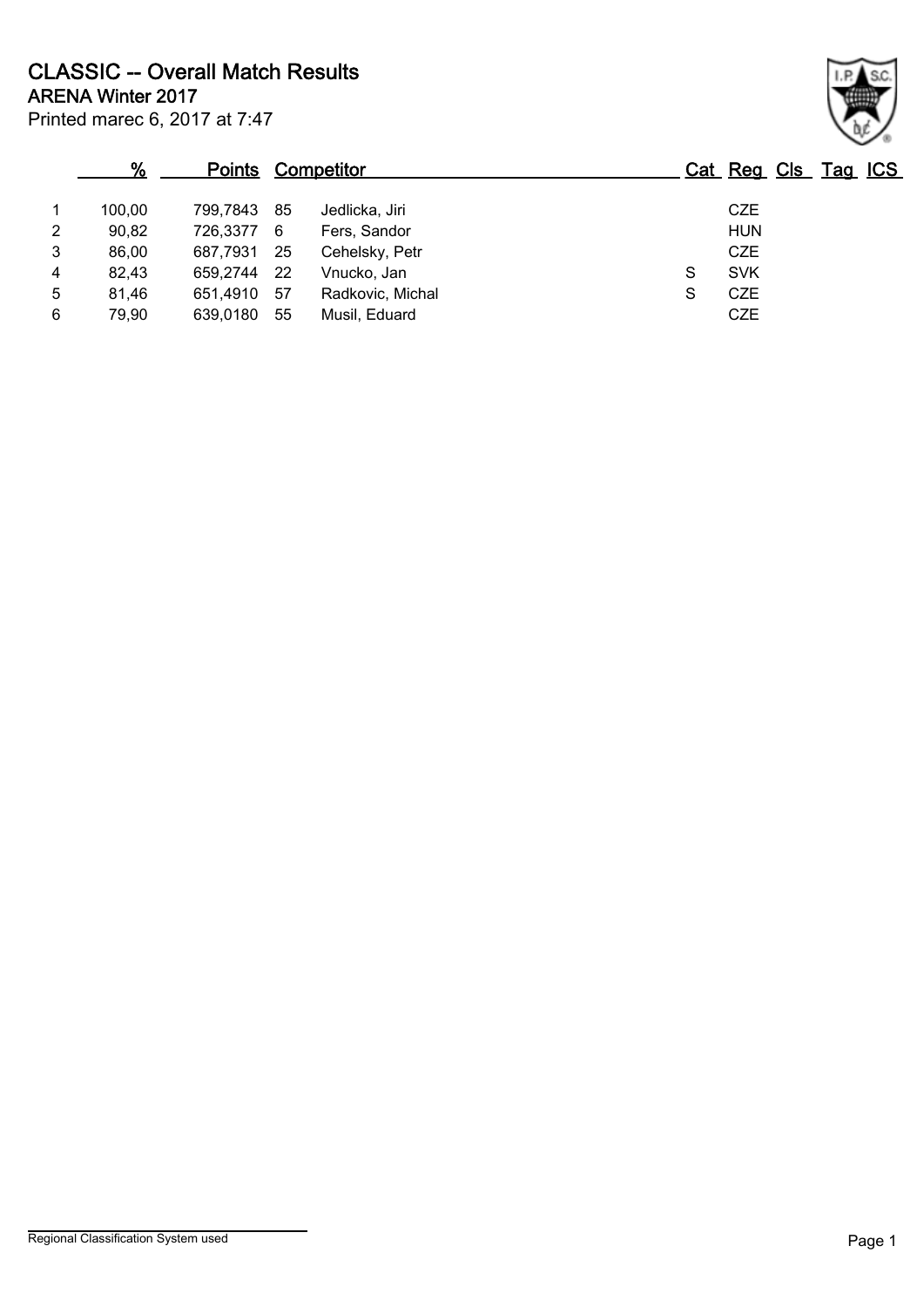|                | %      | <u>Points</u> |     | <b>Competitor</b> |   | Cat Reg Cls Tag ICS |  |
|----------------|--------|---------------|-----|-------------------|---|---------------------|--|
| $\mathbf{1}$   | 100,00 | 785.5379      | 50  | Barkanyi, Laszlo  |   | <b>HUN</b>          |  |
| $\overline{2}$ | 96,40  | 757,2879      | -38 | Pupala, Ondrej    |   | <b>SVK</b>          |  |
| 3              | 95,65  | 751,3283      | 105 | Sery, Jiri        | S | <b>CZE</b>          |  |
| 4              | 90,21  | 708.6547      | 15  | Barancik, Ivan    | S | <b>SVK</b>          |  |
| 5              | 78,20  | 614,3222 81   |     | Veselsky, Dusan   | S | <b>SVK</b>          |  |
| 6              | 74,72  | 586,9840      | -45 | Plzak, Jiri       | S | <b>CZE</b>          |  |
| $\overline{7}$ | 71,50  | 561,6795      | -84 | Jedlicka, Jakub   | J | <b>CZE</b>          |  |
| 8              | 56,52  | 443,9721      | 104 | Mokra, Michaela   |   | <b>CZE</b>          |  |

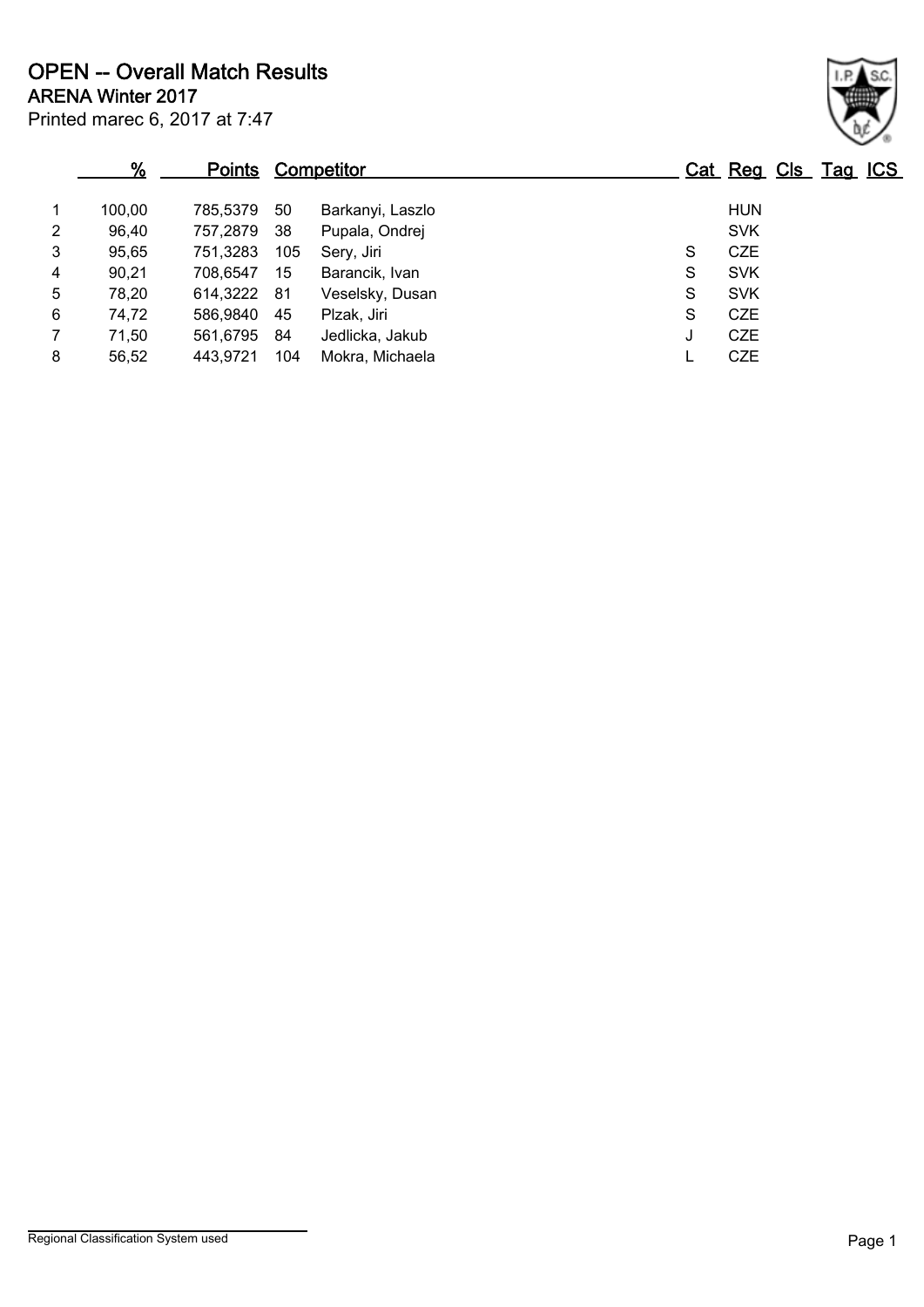PRODUCTION -- Overall Match Results

## Printed marec 6, 2017 at 7:47 ARENA Winter 2017

|                | %      | <u>Points</u> |                | <b>Competitor</b>   |             | Cat Reg Cls Tag IC |  |  |
|----------------|--------|---------------|----------------|---------------------|-------------|--------------------|--|--|
| 1              | 100,00 | 793,9445      | 49             | Stepan, Michal      |             | <b>CZE</b>         |  |  |
| $\overline{c}$ | 97,82  | 776,6123      | 90             | Zapletal, Miroslav  |             | <b>CZE</b>         |  |  |
| 3              | 91,44  | 725,9910      | 93             | Kovar, Zbynek       |             | <b>CZE</b>         |  |  |
| 4              | 88,72  | 704,3721      | 5              | Palka, Jan          | S           | <b>SVK</b>         |  |  |
| 5              | 86,57  | 687,3300      | $\overline{7}$ | Hrnciarik, Andrej   |             | <b>SVK</b>         |  |  |
| 6              | 83,59  | 663,6332      | 111            | Olah, Jozef         |             | <b>SVK</b>         |  |  |
| 7              | 81,26  | 645,1262      | 35             | Mikula, Jozef       | $\mathbf S$ | <b>SVK</b>         |  |  |
| 8              | 80,36  | 638,0083      | 72             | Jurkowski, Marcin   |             | POL                |  |  |
| 9              | 75,08  | 596,0701      | 60             | Blaha, Frantisek    |             | <b>SVK</b>         |  |  |
| 10             | 70,84  | 562,3906      | 11             | Pribilla, Laszlo    |             | <b>HUN</b>         |  |  |
| 11             | 70,59  | 560,4825      | 52             | Gahir, Marek        |             | <b>SVK</b>         |  |  |
| 12             | 67,86  | 538,7796      | 62             | Knapek, Matej       |             | <b>SVK</b>         |  |  |
| 13             | 65,88  | 523,0502      | 48             | Satnik, Martin      |             | <b>CZE</b>         |  |  |
| 14             | 65,65  | 521,1929      | 34             | Malach, Miroslav    | S           | <b>CZE</b>         |  |  |
| 15             | 64,85  | 514,8439      | 99             | Chlebovcova, Zuzana | L           | <b>SVK</b>         |  |  |
| 16             | 64,15  | 509,3338      | 95             | Pavlicek, Karel     |             | <b>CZE</b>         |  |  |
| 17             | 64,14  | 509,2062      | 110            | Harsani, Andrej     |             | <b>SVK</b>         |  |  |
| 18             | 62,30  | 494,5896      | 59             | Bertoli, Jan        |             | <b>SVK</b>         |  |  |
| 19             | 62,03  | 492,5014      | 19             | Kreutz, Erich       |             | <b>SVK</b>         |  |  |
| 20             | 60,26  | 478,4028      | 67             | Svider, Michal      |             | <b>SVK</b>         |  |  |
| 21             | 60,10  | 477,1453      | 16             | Hrabaj, Marian      |             | <b>SVK</b>         |  |  |
| 22             | 59,51  | 472,5020      | 8              | Lazorik, Maros      |             | <b>SVK</b>         |  |  |
| 23             | 59,18  | 469,8353      | 51             | Gahir, Marek ml.    | J           | <b>SVK</b>         |  |  |
| 24             | 58,39  | 463,5870      | 64             | Orban, Juraj        |             | <b>SVK</b>         |  |  |
| 25             | 58,36  | 463,3341      | 17             | Knieza, Vladimir    |             | <b>SVK</b>         |  |  |
| 26             | 57,51  | 456,6071      | 20             | Misik, Peter        |             | <b>SVK</b>         |  |  |
| 27             | 56,54  | 448,8840      | 42             | Koch, Petr          |             | <b>CZE</b>         |  |  |
| 28             | 56,43  | 448,0071      | 86             | Kala, Jakub         |             | <b>CZE</b>         |  |  |
| 29             | 55,48  | 440,4676      | 26             | Glac, Martin        |             | <b>CZE</b>         |  |  |
| 30             | 55,05  | 437,0746      | 24             | Bartik, Zbynek      |             | <b>CZE</b>         |  |  |
| 31             | 54,99  | 436,5565      | 44             | Nagy, Marian        |             | <b>SVK</b>         |  |  |
| 32             | 54,53  | 432,9494      | 28             | Panek, Ales         |             | <b>CZE</b>         |  |  |
| 33             | 53,77  | 426,8898      | 108            | Ruzicka, Radek      |             | CZE                |  |  |
| 34             | 52,55  | 417,2004      | 61             | Hromnik, Roman      |             | <b>SVK</b>         |  |  |
| 35             | 52,16  | 414,1228      | 31             | Svajka, Ondrej      |             | <b>CZE</b>         |  |  |
| 36             | 51,28  | 407,1032      | 109            | Lankas, Marek       |             | CZE                |  |  |
| 37             | 48,36  | 383,9584      | 71             | Jurkowski, Adam     |             | POL                |  |  |
| 38             | 46,69  | 370,6633      | 27             | Hodoval, Pavel      |             | CZE                |  |  |
| 39             | 45,03  | 357,5481      | $\overline{2}$ | Chaloupka, Jakub    |             | CZE                |  |  |
| 40             | 43,61  | 346,2248      | 97             | Vavrouskova, Pavla  | L           | CZE                |  |  |
| 41             | 42,83  | 340,0085      | 70             | Gorka, Tadeusz      | S           | POL                |  |  |
| 42             | 41,36  | 328,3561      | 88             | Prochazka, Martin   |             | <b>CZE</b>         |  |  |
| 43             | 41,23  | 327,3435      | 69             | Bopkova, Eniko      | L           | <b>SVK</b>         |  |  |
| 44             | 40,48  | 321,4002      | 63             | Knapek, Pavol       | $\mathbf S$ | <b>SLO</b>         |  |  |
| 45             | 27,60  | 219,1424      | 82             | Voros, David        | J           | <b>SVK</b>         |  |  |

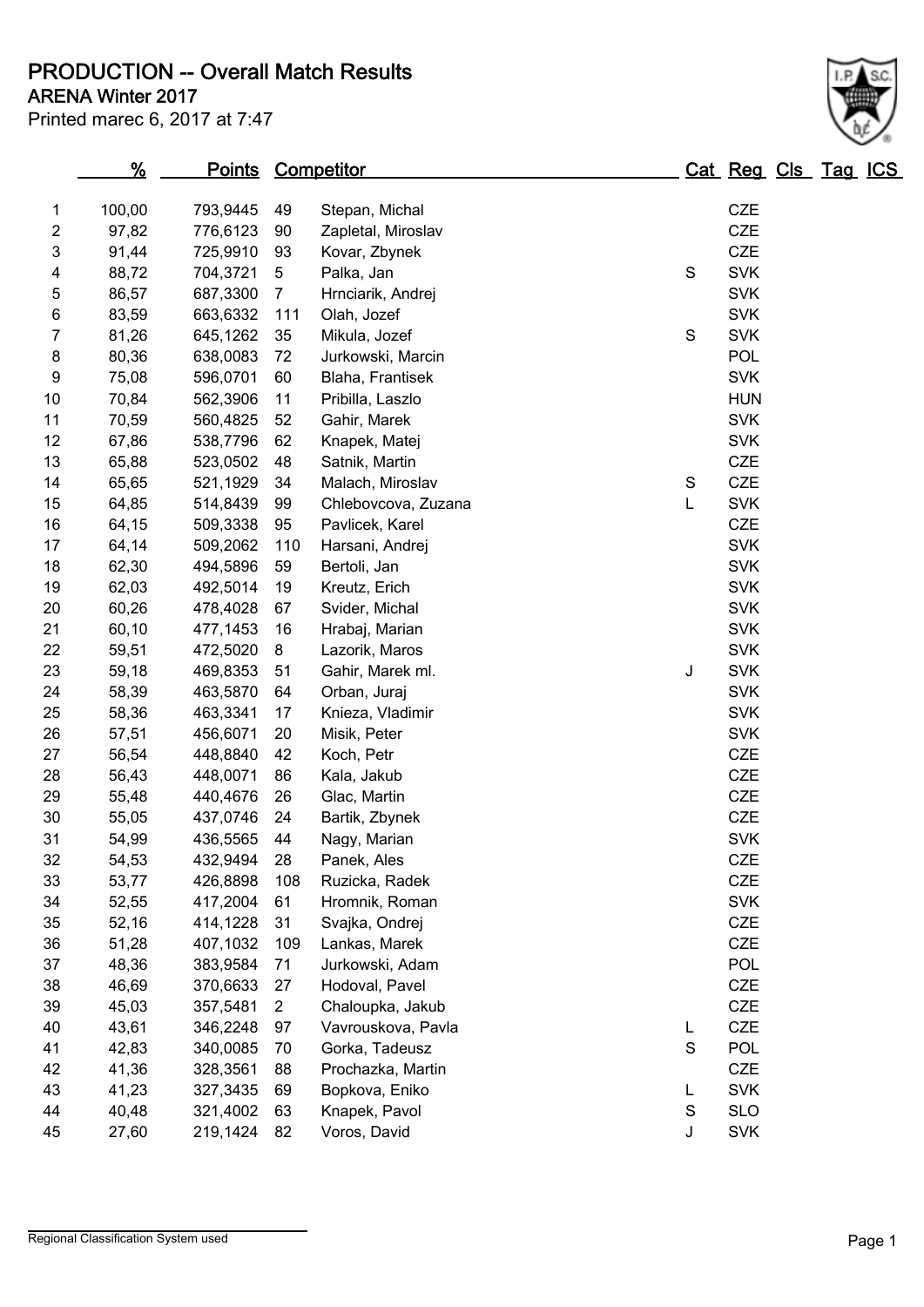STANDARD -- Overall Match Results

| Printed marec 6, 2017 at 7:47 |
|-------------------------------|
|-------------------------------|

# ARENA Winter 2017

|    | $\frac{9}{6}$<br>Points Competitor |          |     |                          |             |            | Cat Reg Cls Tag ICS |  |  |  |  |
|----|------------------------------------|----------|-----|--------------------------|-------------|------------|---------------------|--|--|--|--|
| 1  | 100,00                             | 753,9832 | 112 | Maderanek, Radim         |             | <b>CZE</b> |                     |  |  |  |  |
| 2  | 98,98                              | 746,2861 | 87  | Novotny, Martin          |             | <b>CZE</b> |                     |  |  |  |  |
| 3  | 98,48                              | 742,5363 | 43  | Kozak, Petr              |             | <b>CZE</b> |                     |  |  |  |  |
| 4  | 93,60                              | 705,7299 | 74  | Kubica, Dusan            |             | <b>SVK</b> |                     |  |  |  |  |
| 5  | 92,50                              | 697,4419 | 80  | Sliva, Tomas             |             | <b>CZE</b> |                     |  |  |  |  |
| 6  | 91,93                              | 693,1255 | 40  | Soustar, Ivo             | S           | <b>CZE</b> |                     |  |  |  |  |
| 7  | 91,38                              | 688,9681 | 39  | Stanko, Pavol            |             | <b>SVK</b> |                     |  |  |  |  |
| 8  | 88,41                              | 666,6081 | 65  | Porubsky, Miroslav       | S           | <b>SVK</b> |                     |  |  |  |  |
| 9  | 87,88                              | 662,6017 | 68  | Beres, Krzysztof         | $\mathsf S$ | <b>POL</b> |                     |  |  |  |  |
| 10 | 84,35                              | 635,9956 | 33  | Hukel, Miroslav          | $\mathbf S$ | <b>SVK</b> |                     |  |  |  |  |
| 11 | 83,50                              | 629,5403 | 36  | Pancik, Lubomir          | $\mathsf S$ | <b>SVK</b> |                     |  |  |  |  |
| 12 | 78,31                              | 590,4129 | 21  | Ruzicka, Milan           |             | <b>CZE</b> |                     |  |  |  |  |
| 13 | 76,19                              | 574,4489 | 94  | Nemecek, Tomas           |             | <b>CZE</b> |                     |  |  |  |  |
| 14 | 75,44                              | 568,7680 | 54  | Krakora, Pavel           |             | <b>SVK</b> |                     |  |  |  |  |
| 15 | 72,81                              | 548,9822 | 89  | Wojda, Jerzy             |             | <b>CZE</b> |                     |  |  |  |  |
| 16 | 72,57                              | 547,1532 | 13  | Solyom, Oliver           | S           | <b>HUN</b> |                     |  |  |  |  |
| 17 | 72,25                              | 544,7694 | 73  | Kiss, Szilard            |             | <b>AUT</b> |                     |  |  |  |  |
| 18 | 70,52                              | 531,7197 | 83  | Zelina, Jiri             |             | <b>CZE</b> |                     |  |  |  |  |
| 19 | 69,35                              | 522,8864 | 101 | Krajcir, Dalibor         |             | <b>SVK</b> |                     |  |  |  |  |
| 20 | 67,05                              | 505,5534 | 98  | Vybiral, Jan             | S           | <b>CZE</b> |                     |  |  |  |  |
| 21 | 66,91                              | 504,4847 | 102 | Krajcir, Simon           | J           | <b>SVK</b> |                     |  |  |  |  |
| 22 | 65,23                              | 491,8370 | 32  | Fatun, Stefan            |             | <b>SVK</b> |                     |  |  |  |  |
| 23 | 63,74                              | 480,6232 | 47  | Zalejsky, Rostislav      | $\mathsf S$ | <b>CZE</b> |                     |  |  |  |  |
| 24 | 63,44                              | 478,3530 | 78  | Novotna, Marta           | L           | <b>SVK</b> |                     |  |  |  |  |
| 25 | 63,23                              | 476,7120 | 18  | Kocian, Norbert          |             | <b>SVK</b> |                     |  |  |  |  |
| 26 | 62,50                              | 471,2150 | 46  | Ptackova Misarova, Petra | L           | <b>CZE</b> |                     |  |  |  |  |
| 27 | 61,83                              | 466,2104 | 58  | Rezbárik, Miroslav       |             | <b>SVK</b> |                     |  |  |  |  |
| 28 | 60,91                              | 459,2768 | 91  | Zacek, Milan             | SS          | <b>CZE</b> |                     |  |  |  |  |
| 29 | 59,96                              | 452,1255 | 23  | Skvarenina, Andrej       |             | <b>SVK</b> |                     |  |  |  |  |
| 30 | 54,39                              | 410,1040 | 75  | Tabaszewska, Agnieszka   | Г           | <b>POL</b> |                     |  |  |  |  |
| 31 | 53,58                              | 404,0120 | 113 | Jager, Jozef             |             | <b>SVK</b> |                     |  |  |  |  |
| 32 | 50,59                              | 381,4097 | 79  | Sarkany, Peter           |             | <b>SVK</b> |                     |  |  |  |  |
| 33 | 40,77                              | 307,3969 | 92  | Berankova, Miluse        | L           | <b>CZE</b> |                     |  |  |  |  |
| 34 | 40,62                              | 306,2631 | 96  | Sykova, Veronika         | L           | <b>CZE</b> |                     |  |  |  |  |
| 35 | 40,09                              | 302,2904 | 114 | Hanulak, Jozef           |             | <b>SVK</b> |                     |  |  |  |  |
| 36 | 38,14                              | 287,6007 | 107 | Wojda, Filip             | J           | <b>CZE</b> |                     |  |  |  |  |
|    |                                    |          |     |                          |             |            |                     |  |  |  |  |